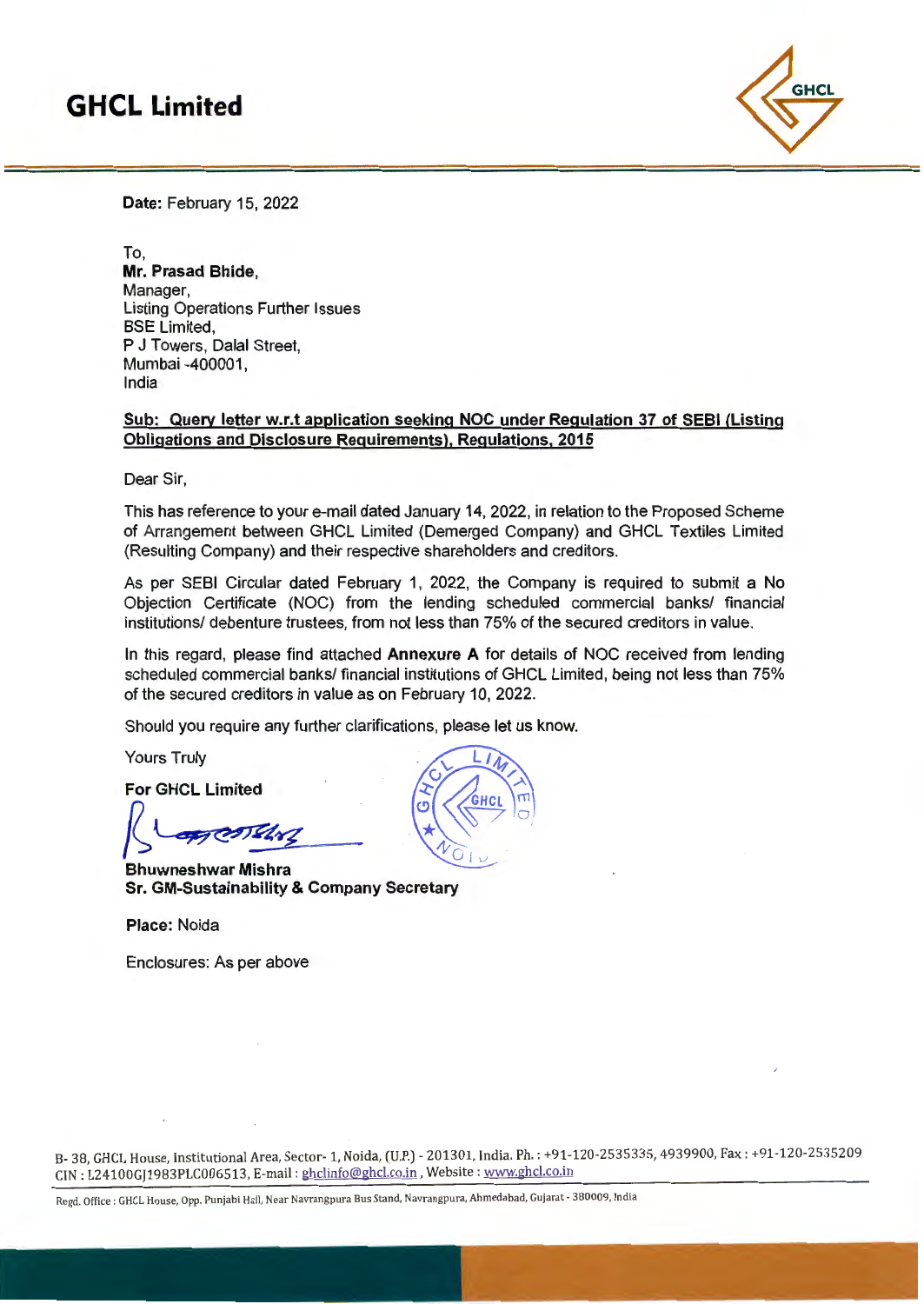Annexure -A

Details of NOC received from lending scheduled commercial banks/ financial institutions (Secured Creditors) of GHCL Limited as on February 10, 2022.

| Sr. No. | <b>Bank</b>                              | <b>Branch</b>                                                     | Amount (in Rs.) | % of total<br>secured<br>creditors | <b>NOC Status</b> | % of consent<br>received from<br>secured creditors |
|---------|------------------------------------------|-------------------------------------------------------------------|-----------------|------------------------------------|-------------------|----------------------------------------------------|
|         | Export Import Bank of<br>India           | Ellisbridge, Ahmedabad                                            | 2518362571      | 22.51                              | Received          | 22.51                                              |
| 2       | HDFC Bank Ltd.                           | Navrangpura, Ahmedabad                                            | 1859799689      | 16.63                              | Received          | 16.63                                              |
| 3       | Union Bank of India                      | Industrial Finance Branch,<br>Ahmedabad                           | 2055900118      | 18.38                              | Received          | 18.38                                              |
| 4       | Axis Bank                                | Corporate Financial Services<br>Branch, Ashram Road,<br>Ahmedabad | 1063319784      | 9.51                               | Received          | 9.51                                               |
| 5       | <b>ICICI Bank Ltd.</b>                   | Ambawadi, Ahmedabad                                               | 1000000000      | 8.94                               | Received          | 8.94                                               |
| 6       | State Bank of India                      | <b>Commercial Clients Group</b><br>Branch, Ahmedabad              | 2311808419      | 20.67                              | In process        |                                                    |
|         | IDBI Bank Ltd.                           | Large Corporate Group,<br>Ahmedabad                               | 376979459       | 3.37                               | In process        |                                                    |
|         | <b>Total Secured</b><br><b>Creditors</b> |                                                                   | 11186170040     | 100.00                             |                   | 75.96                                              |

**For GHCL Limited** 

 $\frac{1}{\sqrt{2}}$ 

Bhuwneshwar Mishra

Sr. GM-Sustainablity & Company Secretary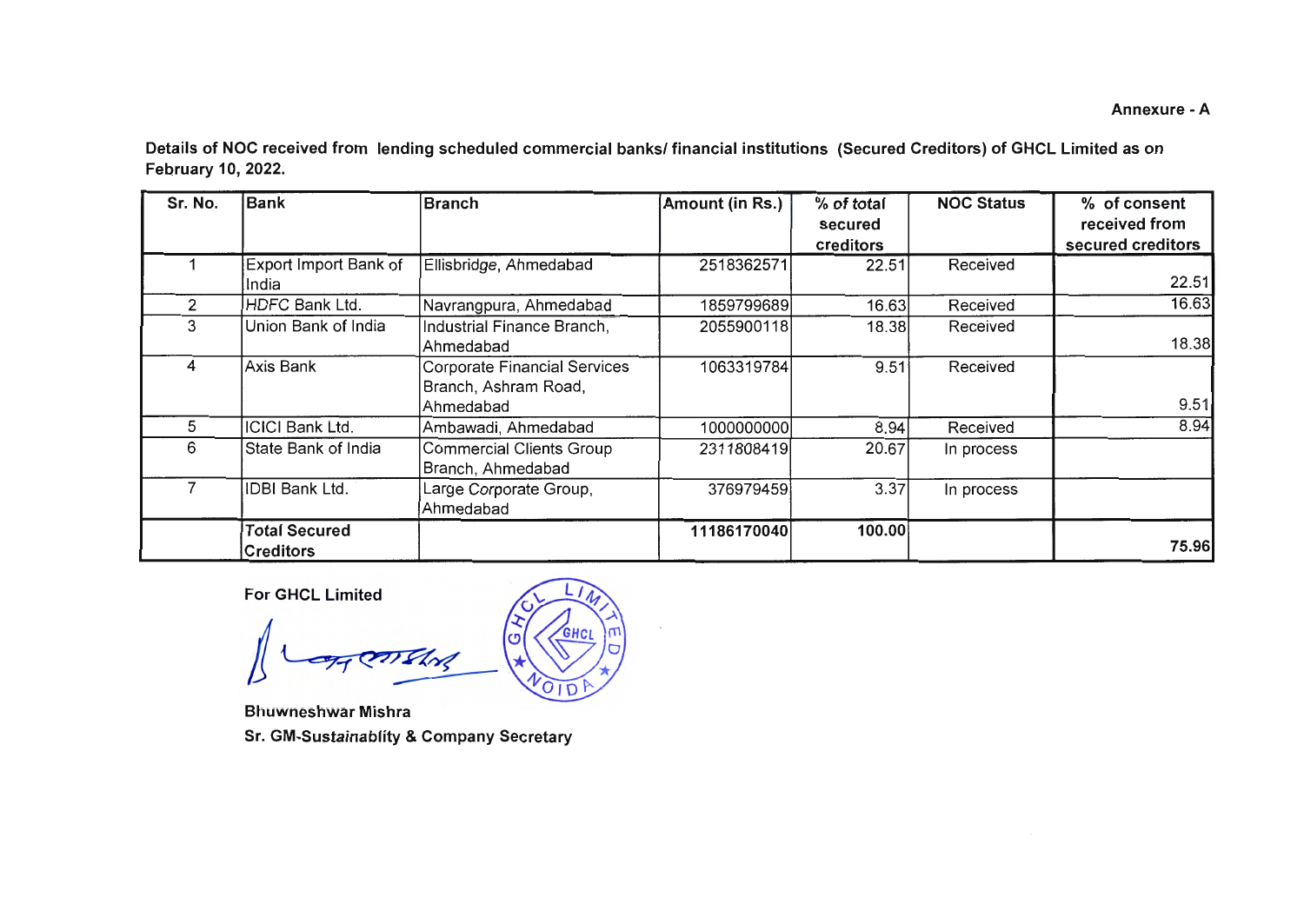$M$ nnexuse -  $A - 1$ 



**311141** 

+~~~,--------------------- --- ---- ----- .. RE:LMG:AHRO:GHCL:EOU:2021-22:21

February 04, 2022

GHCL limited GHCL House, Opp. Punjabi Hall, Near Navrangpura Bus Stand, Navrangpura, Ahmedabad, 380 009

> Kind Attn.: Mr. Raman Chopra CFO & Executive Director

Dear Sir,

GHCL Ltd. (GHCL), Ahmedabad: Term Loans of ₹75 crore, Term Loan of ₹225 crore (enhanced from ₹75 crore), Term Loan of ₹32 crore, Term Loan of ₹26 crore and Term Loan of l'l3 crore under the Bank's lending programme for Export Oriented Units (EOU) - No Objection Certificate

1. May we refer to your request letters dated December 07, 2021, and December 08, 2021, for providing consent on:

- i) Withdrawal of earlier scheme of Demerger of Textile business of GHCL Ltd.;
- ii) Scheme of Demerger of Spinning Business of GHCL Ltd. into GHCL Textiles Ltd.;
- iii) Slump Sale and transfer of Home Textile Business of GHCL Ltd. to Indo Count Industries Ltd. (llL); and
- iv) Prepayment of Term Loan of ₹26.00 crore sanctioned under The Amended Technology Upgradation Fund Scheme (ATUFS), after completion of minimum five years from the date of first disbursement.

2. Pursuant to your request and based on information submitted by you from time to time, we hereby convey our no objection to the aforementioned requests of GHCL Ltd.

- 3. Please note that the consent is subject to following conditions:
	- This consent hereby granted is restricted to our approval as a Secured Creditor of the Borrower Company, for the demerger in accordance with the said Scheme subject to the said Scheme being duly approved by the NCLT.

भारतीय निर्यात-आयात बैंक | Export-Import Bank of India

केन्द्र एक भवन, 21वीं मंज़िल, विश्व व्यापर केन्द्र संकुल, कफ़ परेड, मुंबई 400005 Centre One Building, Floor 21, World Trade Centre Complex, Cuffe Parade, Mumbai 400 005. फ़ोल / Phone: +91-22 2217 2600 फैक्स / Fax: +91-22-22182572 dबसाइट / Website: www.eximbankindia.in, www.eximmitra.in ईमेल / Email: cbg@eximbankindia.ir

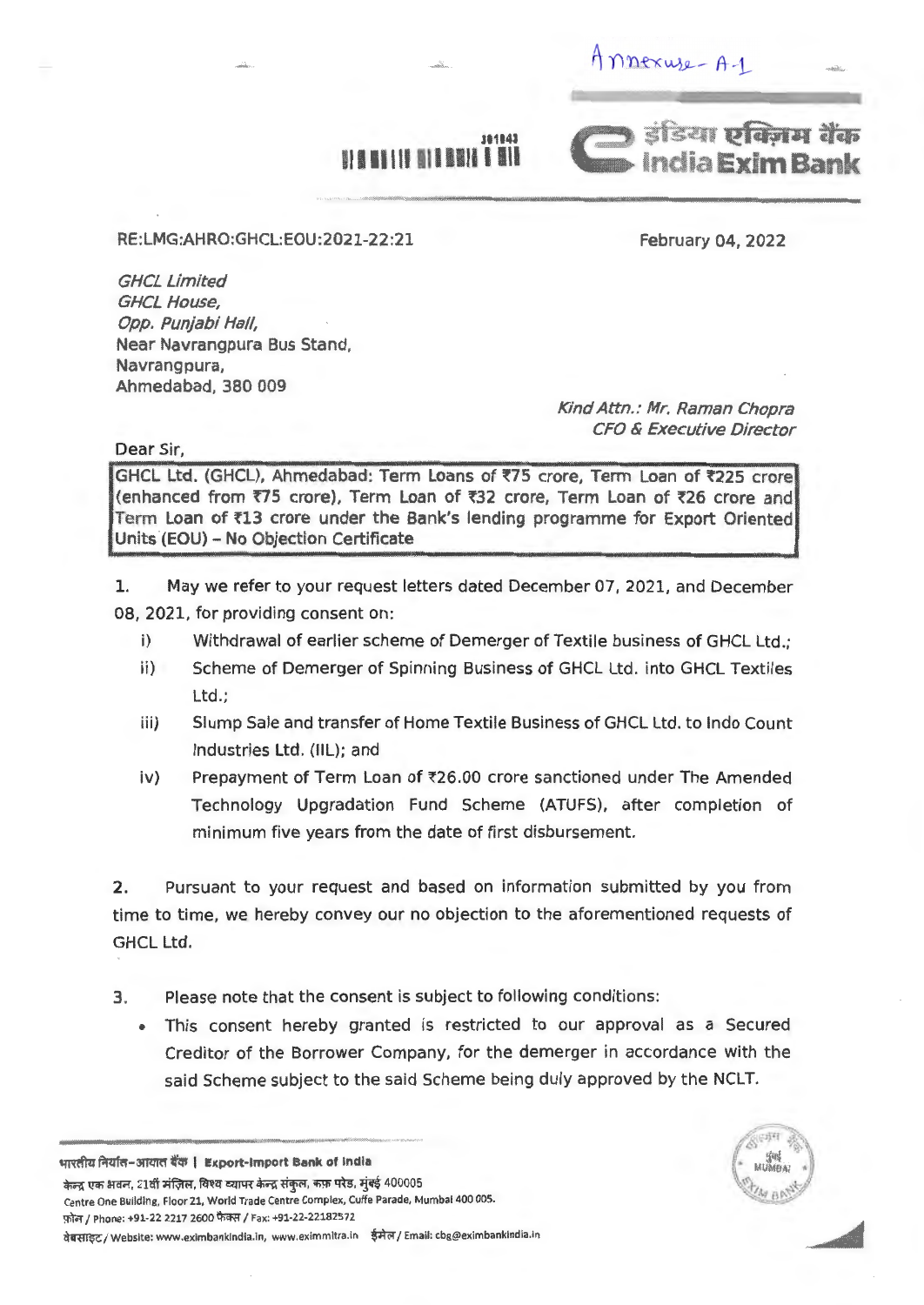



~' ·-~

- This consent hereby granted is without prejudice to our rights and interests under the facility agreement and other documents executed by the Borrower Company in respect of the facility granted by us.
- This consent hereby granted is subject to the Borrower Company agreeing to execute such documents in our favour as may be necessary pursuant to Demerger of the Spinning Business as well as sale of Home Textile Business of GHCL Ltd.
- CA certified bifurcation of assets and liabilities to be submitted post Proposed Demerger and Sale.
- The said NOC is subject to consent / NOC from all others lenders to the demerging entity for the scheme of Demerger.

4. Prepayment of Term Loan sanctioned under ATUFS/Release of charge on the assets of Home Textile Divison

It may be noted that the Term Loan of  $726.00$  crore for the Home Textile Division was sanctioned under ATUFS to GHCL on June 19, 2017 and  $1<sup>st</sup>$  disbursement was made on August 24, 2017. Further, prepayment under the said loan may be permitted in lieu of submission of (a) Fixed deposit for the amount equivalent to the principal and interest amount falling due till August 31, 2022; and (b) Undertaking from the company that the Business Transfer Agreement and subsequent prepayment of the Bank's Loan is in compliance with the guidelines of ATUFS prescribed by the Ministry of textiles.

5. The copies of the amended Memorandum of Association, Articles of Association, order of NCLT approving the scheme of Demerger and other related documents related to the Demerger, may be forwarded to us for our records.

Yours faithfully, (Hirva Mamtora)

Deputy General Manager, Ahmedabad Regional Office

(Meena Verma) ~

General Manager, Head Office, Mumbai

2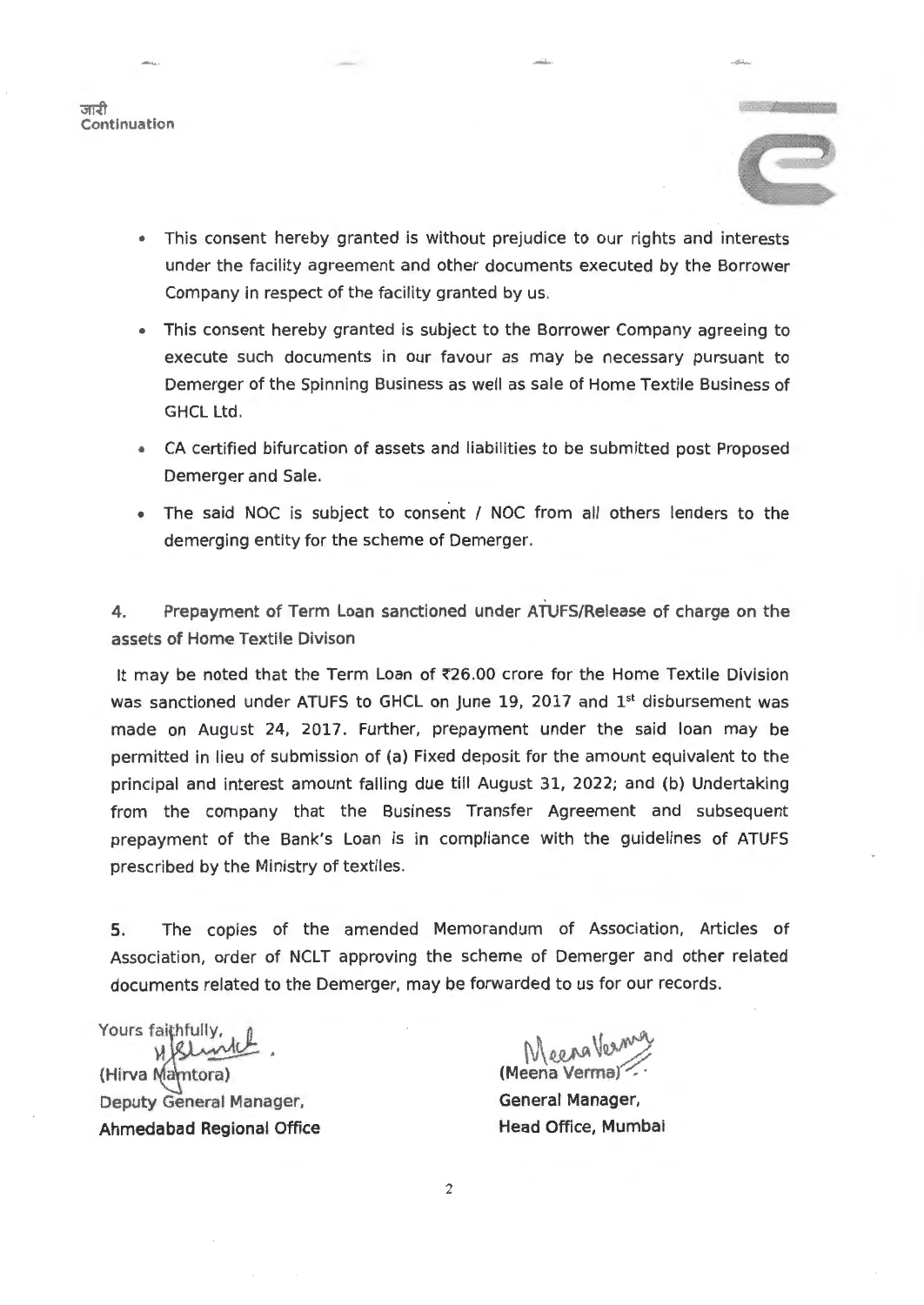



We understand your world

C!assification ·Confidential

## **CorporateBanking**

3rd Fioor, HDFC Bank House, Near Mithakali Six Reads, Navrangpura, Ahrnedabad - 380009. Tel 079 - 6600 1003

**ANNEXURE-3** 

Date: 314 Jan 2022 To, GHCL Ltd. Opp. Punjabi Hall, Navrangpura, Ahmedabad - 380009.

We, HDFC Bank Ltd., having its registered office at HDFC Bank House, Senapati Bapat Marg, Lower Parel, Mumbai  $+$  400 013 do hereby state as following:

- 1. We state that we are the lenders and have the total outstanding amount due from GHCL Limited of Rs. 119.92 crores as on 31•t Jan 2022. I
- 2. We state that we have received a draft copy of Scheme of Arrangement between GHCL Limited (!Demerged Company') and GHCL Textiles Limited ('Resulting Company')
- 3. We state that we have no objection whatsoever for the said Scheme and we hereby give our consent to GHCL Limited for the proposed Scheme of Arrangement.
- 4. We further authorize the Board of Directors of the Company to make and/or consent to any modifications, alterations or amendments in the Scheme which are deemed necessary and/or desired, directed or imposed by the SEBI, Stock Exchanges and jurisdictional National Company !law Tribunal or any other authority and to take a!! such steps as may be necessary to implement the said Scheme.
- 5. We state that what is stated above is true to the best of our knowledge.

For HDFC Bank Ltd.,

ann . <u>'</u> 195. Saurin Jalan<br>Relationship Manager Saurin Jalan

Designation: Deputy Vice President Date: 31\* Jan 2022

ctassifitatlon - Confidential

**www.hdfcbank.com** 

Regd. Office: HDFC Bank Ltd., HDFC Bank House, Senapati Bapat Marg, Lower Parel, Mumbai - 400 013. Tei: 022-6652 1000 Fax: 022-2496 0739 Corporate Identity No.: l65920MH1994PLC080618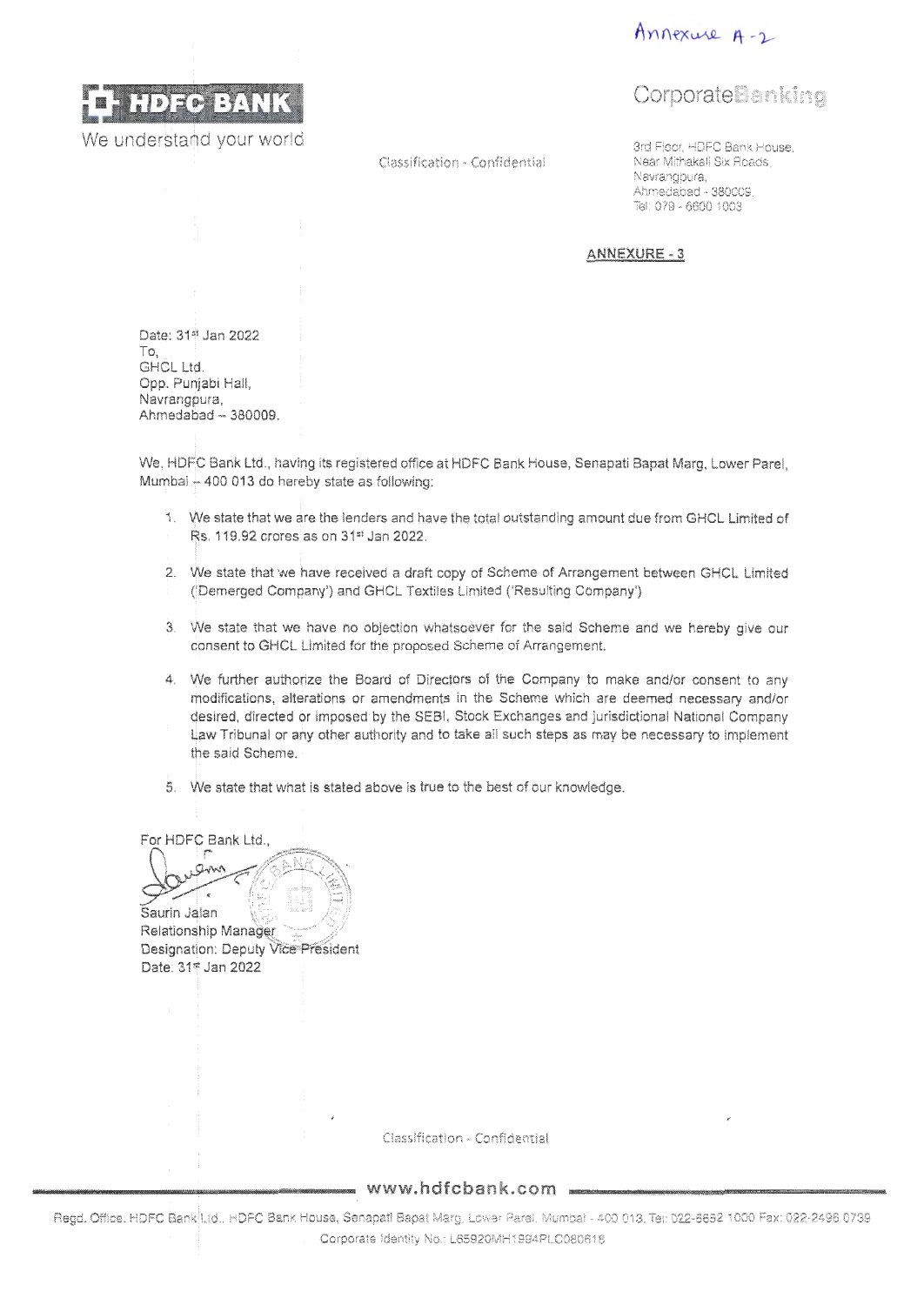*aQZ1<11* tfi6 *lfj)* **Union Bank**  wits {Ren \*\*\*\*\*\*\*\*\*\* 3975971 Andhus

IFBA/ADV/ 188 B /2021-22 Date 03.02.2022

Amnexure-A-3

To,

GHCL Ltd. GHCL House, Navrangpura, Ahmedabad

### Kind Attn.: Mr. Manish Shah, Vice President (F&A)

#### Re: NOC for demerger proposed for Textile division

Pursuant to your request for proposed demerger of Textile division of the company, we are pleased to inform you that bank has accepted your request. Accordingly we advise you that we have No Objection for

- $\triangleright$  The company for withdrawal of the existing scheme of demerger of the entire textile. business subject to receipt of NCLT approval. [As company intends to file afresh]
- )> The company for Demerger of Yarn Business into GHCL Textile Ltd.

 $\forall$ ijai Kumar Sinha

<sup>~</sup>

[Asst. General Manager]  $\mathcal{C}=\left\{ \begin{matrix} \mathcal{B}^{\prime}_{\mathbf{A}} & \mathcal{B}^{\prime\pm}}\mathcal{B}^{\prime\pm} & \mathcal{B}^{\prime\pm} \mathcal{B}^{\prime\pm} \mathcal{B}^{\prime\pm} \mathcal{B}^{\prime\pm} \mathcal{B}^{\prime\pm} \mathcal{B}^{\prime\pm} \mathcal{B}^{\prime\pm} \mathcal{B}^{\prime\pm} \mathcal{B}^{\prime\pm} \mathcal{B}^{\prime\pm} \mathcal{B}^{\prime\pm} \mathcal{B}^{\prime\pm} \mathcal{B}^{\prime\pm} \mathcal{B}^$ • [ f ,'. •. ' • J ~ ~> , ""'~·· '~ "" .,,,. ' \'<·,< ''"·&1 *h* '• ,.,..;· *·-::-'V!* ' <''·/ <:· . *. . . . .*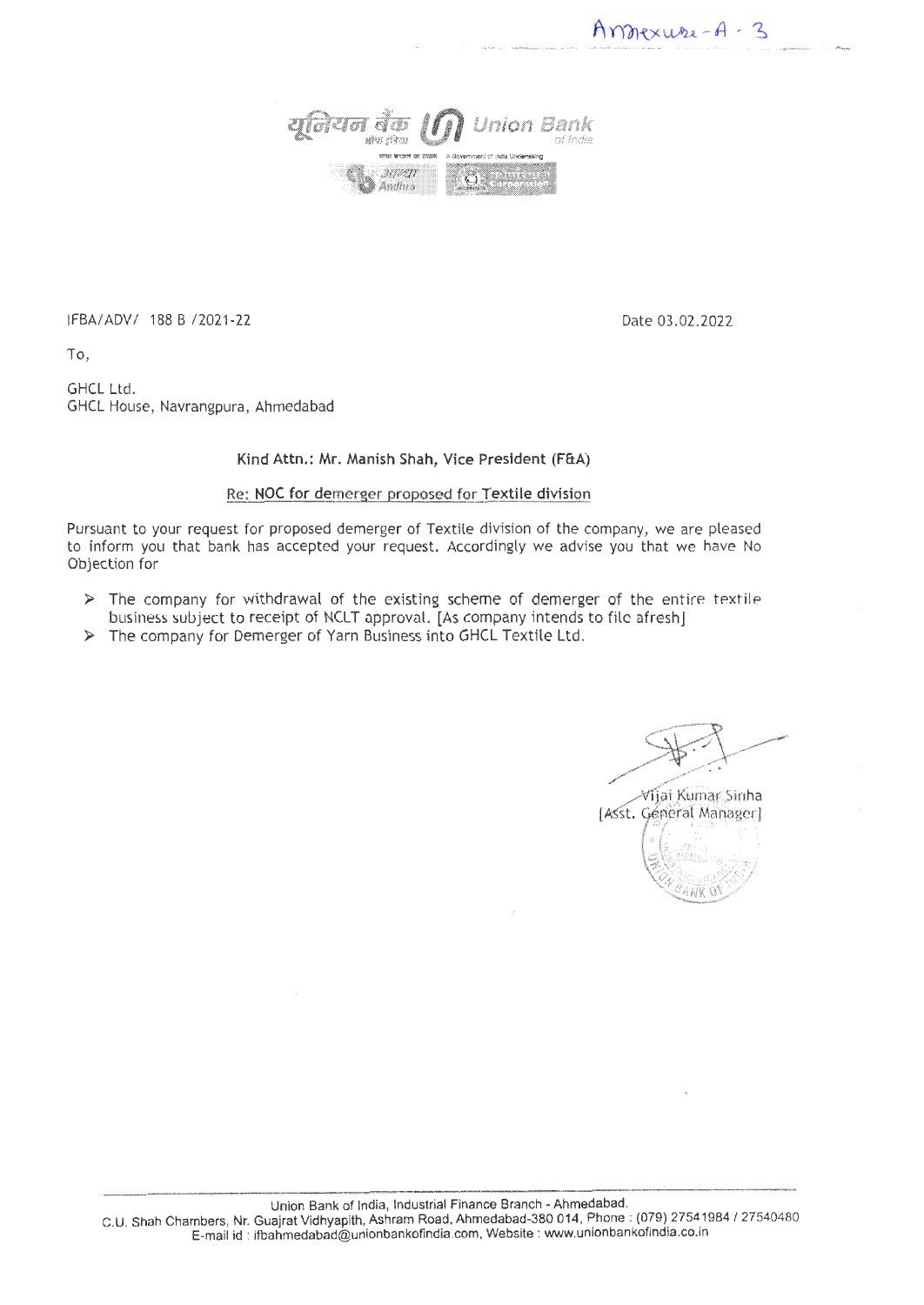### Ann-exure A-4

### ANNEXURE-1

### TO WHOMESOEVER IT MAY CONCERN

Ahmedabad - 380009 do hereby state as following. - J Floor, Opposite Samartheshwar Temple, Law Garden, Ellis Bridge, Ahmedabad 380 000, Capital<br>- of the branches at CBB Ahmedabad, 2<sup>99</sup> Floor: 3<sup>99</sup> Eye One, Near Panchwalt Circle, C. G. Road<br>- Mile chan Mathematic Incide company within the meaning of the Barking Regulation Act. 1949 and having its registered office at 'Trisher.<br>3rd Floor, Opposite Samartheshwar Temple, Law Garden, Ellis Bridge, Ahmedabad 360 006, Gujarat and<br>one of the ter We AXIS BANK LIMITED, a company, incorporated under the Companies Act, 1956 and a tranking<br>company within the meaning of the Banking Regulation Act, 1949 and having its registered office at "Trishu".<br>3rd Floor, Opposite Sa

- Re 61.91 Cm as on 26 01 2022. I. We state that we are the lenders and have the outstanding amount due from GHCL Limited of
- $\{$  Demerged Company') and GHCL Textiles Limited (Resulting Company') 2. We state that we have received a draft copy of Scheme of Arrangement between GHCL Limited
- 3. We state that we have no objection whatsoever for the said Scheme and we hereby give our consent to GHCL Limited for the proposed Scheme of Arrangement.
- 4 We further authorize the Board of Directors of the Company to make and/or consent to any modifications, alterations or amendments in the Scheme which are deemed increasing and desirable by them and/or desired, directed or imposed by the SEBI, Stock Exchanges and jurisdictional National Company Law Tribunal or any other authority and to take all such steps as may be necessary and desirable to implement the said Scheme.
- 5. We state that what is stated above is true to the best of our knowledge.
- 6. We will evaluate the limits for textile division once the demarger is completed separately

For Axis Bank Ltd. Ry **Authorised Signatory** 

Date: 28 January 2022

Corporate Banking Branch, 2nd Root, 3rd Eye One, Near Panchreat Cross Roads, C.G., Road, Corporate Banking Branch, Zind Floor, 3rd Eye One, Near Panchisti Cross Koads, C.G., Koad<br>Alvinedabad - 380009<br>REGISTEREO OFFICE - "Tinzhal" - 3rd Floor Opp, Samartheswar Terrole, Near Law Garden,<br>Elizabilitye, Alvinedabad

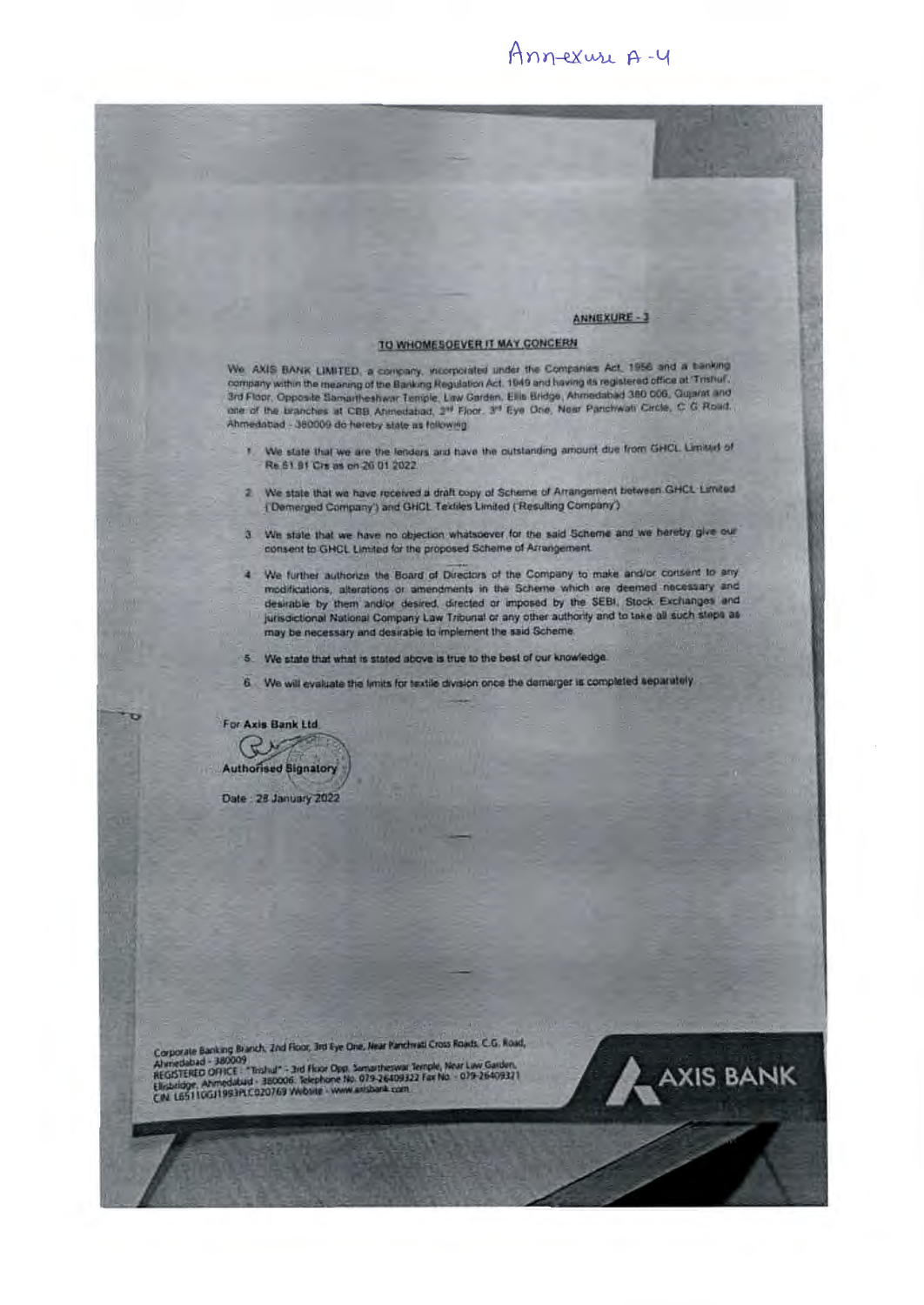

### CONSENT LETTER

Ref: LCG213461566851 Date: December 30, 2021

### TO WHOMSOEVER IT MAY CONCERN

1. We, ICICI Bank Ltd ("ICICI Bank"), a company incorporated under the Companies Act, 2013 and a banking company within the meaning of the Banking Regulation Act, 1949 and having our registered office at lCICI Bank Tower, Near Chakli Circle, Old Padra Road, Vadodara, 390 007, Gujarat and corporate office at lCICl Bank Towers, Bandra Kurla Complex, Bandra (East), Mumbai 400051, and amongst others, a branch / office at JMC House, Ahmedabad ("Lender"), the secured creditor of GHCL Limited {"Borrower"/"Oemerged Company") have advanced the following facilities to the Demerged Company:

Rupee Term Loan ("RTL"} of Rs. 1,000.0 million (One Thousand million only), WC facility of Rs. 500.0 million (Five hundred million only) and Derivative Limits of Rs. 50.0 million (Fifty million only) ("Facility"}

- 2. We understand that the Borrower intends to file a petition under the provisions of Sections 230 - 232 of the Companies Act, 2013 and applicable provisions of Companies Act, 2013 for Scheme of Arrangement between Demerged Company and GHCL Textiles Limited ("Resulting Company") {"Scheme").
- 3. We have gone through the said Scheme and considered its implications and give our consent to the same as proposed by the Demerged Company subject to the following:
	- a. all secured and unsecured debts, liabilities (including contingent liabilities), duties and obligations howsoever arising, raised or incurred by the Demerged Company from ICICI Bank, including the Facility, shall not be affected by the Scheme and the Demerged Company shall continue to remain liable to repay the Facility on the same terms and conditions as were applicable to the Demerged Company prior to the demerger, meeting, discharging and satisfying the said liabilities and further not requiring any consent of any third party whomsoever. All assets of the Demerged Company which are charged to ICICI Bank shall continue to secure the Facility till the Facility are repaid in full to the satisfaction of lCICI Bank or if the charge over any specific asset is released by ICICl Bank in writing;
	- b. Till such time the assets charged to IC!CI Bank as security for the Facility {"the said assets") are not released by ICICI Bank or the Facility are repaid in full to the satisfaction of IClCI Bank, the said assets shall not form part of the Demerged Undertaking as defined in Clause 1.7 of the Scheme ("Demerged") Undertaking") and shall remain a part of the Demerged Company and the said assets shall continue to secure the Facility on the same terms and conditions as were applicable to the Dernerged Company prior to the demerger;



### ICJCI Bank Limited

9th Floor, JMC House, Ambawadl, Tel. , 079 · 66523786

Gujarat, India, CIN :L65190GJ1994PLC021012

Ahmedabad • 380 006, Website www.icicibank.com Corp. Office iCICl Bank Towers, Bandra-Kurla Regd. Office : IC!CI Bank Tower, Near Chakli Circle, Old Padra Road, Vadodara 390 007, India, Complex, Mumbai 400051, India